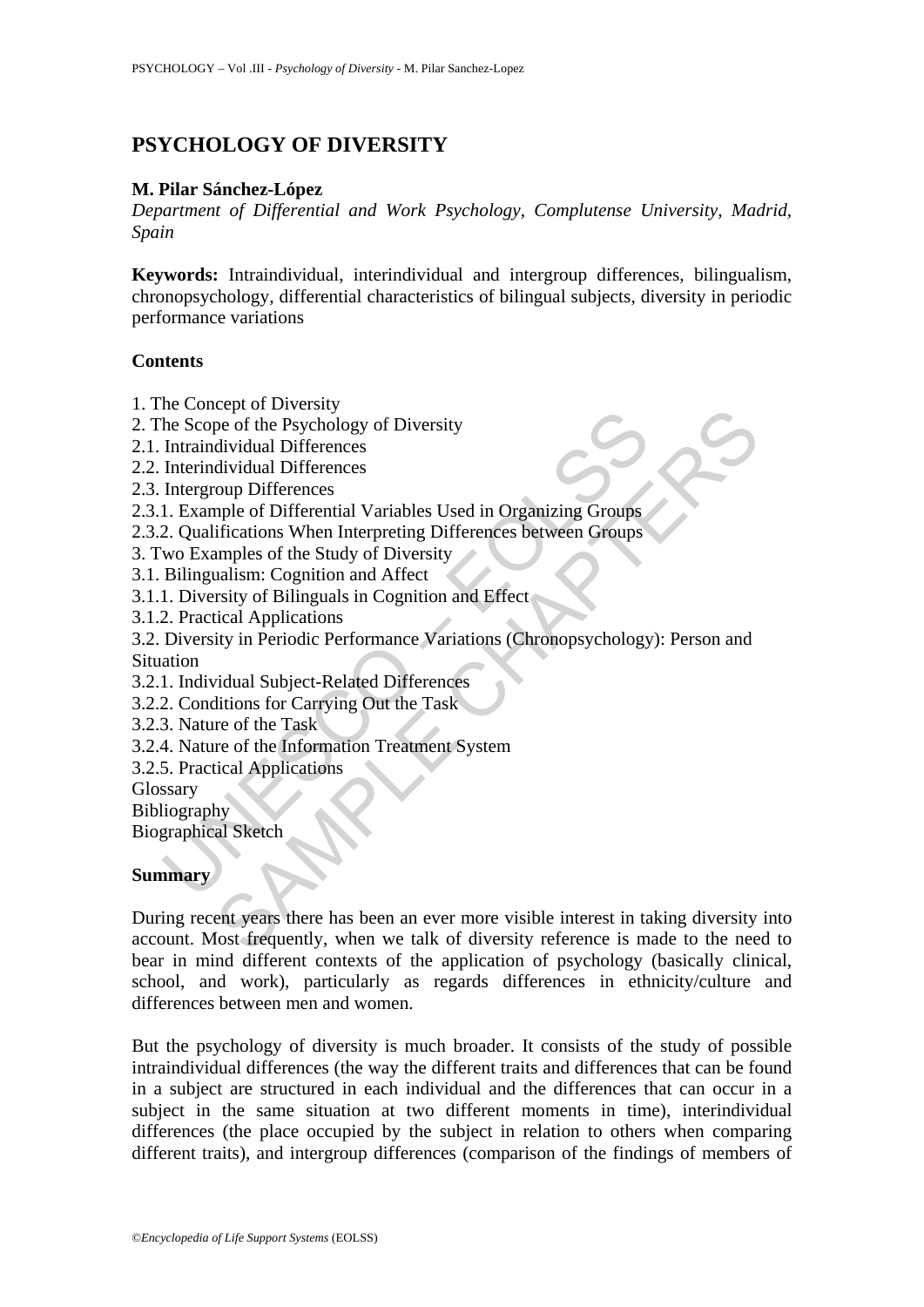different groups defined by one or several dimensions). This latter scope is particularly broad, since the classification of individuals into groups is practically infinite: it depends upon the variable or variables used in organizing the groups. This allows classifications of every type. Given the importance and breadth of intergroup differences, special reference is made to the need for caution when interpreting and applying the empirical data stemming from the study of these differences. The principal need is to avoid abusive generalization of the findings from the group to individuals.

Finally, two examples of the study of diversity are presented: the differential characteristics of bilingual and monolingual subjects, especially with regard to the cognitive and affective-motivational differential characteristics and differences in periodic variations in performance (chronopsychology), and with special reference to the interaction between person and situation to explain those differences.

In both examples the principles applied are those that have been developed in previous sections of the article as of significance in the study of diversity, to highlight in practice the characteristics and method of the psychology of diversity.

# **1. The Concept of Diversity**

oth examples the principles applied are those that have been dev<br>
ons of the article as of significance in the study of diversity, to h<br>
characteristics and method of the psychology of diversity.<br>
The **Concept of Diversity** imples the principles applied are those that have been developed in prev<br>mples the principles applied are those that have been developed in prev<br>the article as of significance in the study of diversity, to highlight in pra The basic characteristic of any form of life is its diversity. Human beings, naturally, could not be an exception to this general principle. Psychology, therefore, has no sense if it avoids the study of psychological diversity. In all areas of the study of human behavior and of its bases, the study of what is "general" and what is "different" is important. As a simple example, recent works on cerebral plasticity insist that although one of the reasons we know so much about the working of the human brain is that there are many constant elements in cerebral organization, the other fundamental reason is that change and variability are as basic as uniformity. Likewise, researchers into the evolutionary development of human beings also show that what is known about that psychological development is based on the constant elements in general studies of that development: but it is also based, and just as importantly, on what is known about change and existing variability. This is not a contradiction; it is a question of emphasis in interpreting the same data: constancy and variability are two sides of the same coin.

Fortunately, the time has passed when individual differences noticed in the study of human behavior were relegated (by some) to "variance error," that is, to a random measuring error. On the contrary, the study of diversity attracts increasing interest, reflected in the number of studies, works, and research on this topic. It is not surprising, as was pointed out in 1949 by authors such as C. Kluckhorn and H.A. Murray, that the study of human behavior is marked by several guidelines:

- The behavior of one person is like the behavior of *all* human beings.
- The behavior of one person is like the behavior of *some* other human beings.
- The behavior of one person is *unique* and *different* from any other human being.

Thus, in the first statement it is claimed that all individuals insofar as they belong to the same species, to a population with a common genetic background, behave like other individuals. The object of study is the whole of conduct characterizing the human species as such. In the second, the accent falls on diversity. The object of study, according to this claim, is interindividual and group differences. In the third, stress is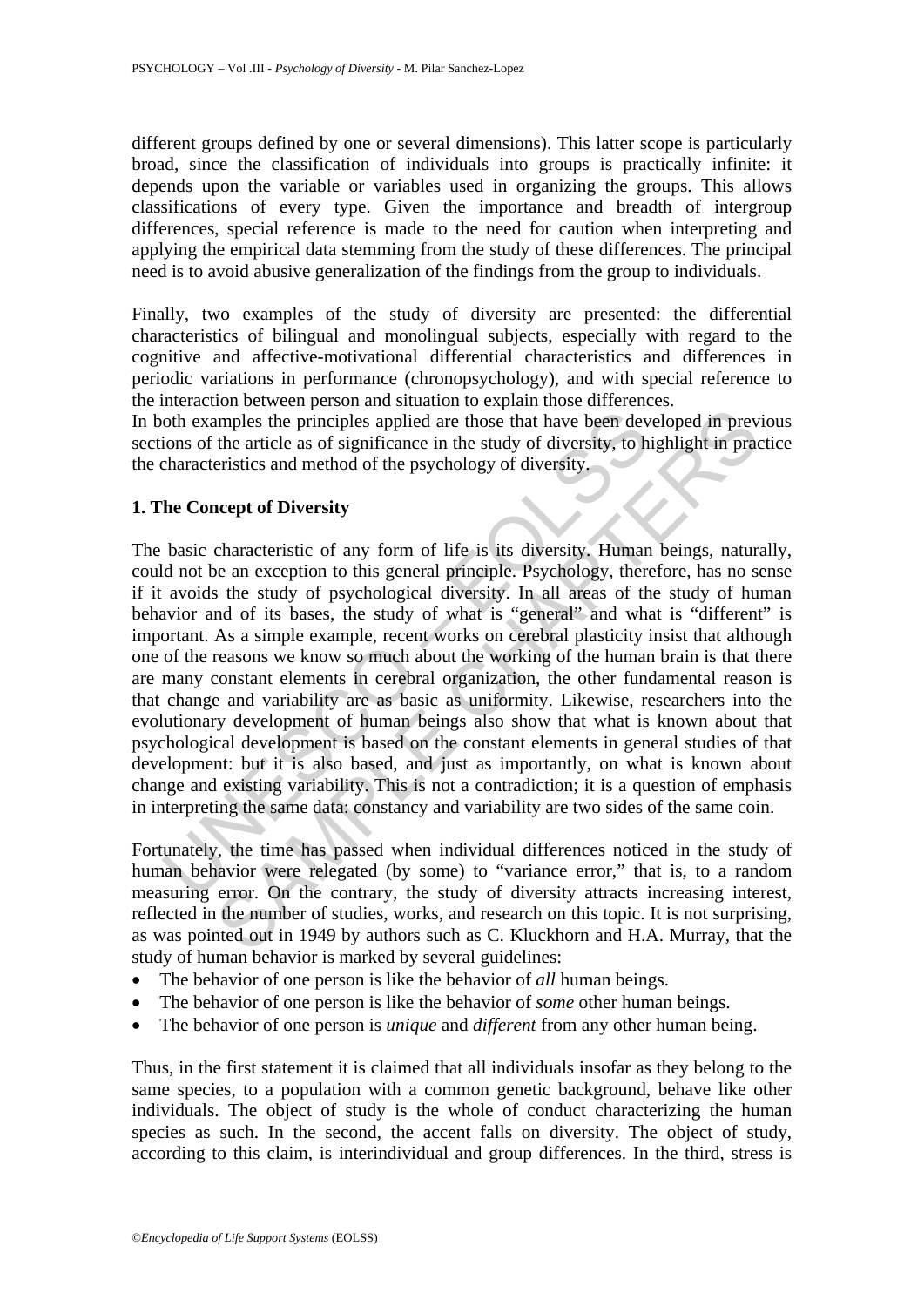given to an individual's behavior always being idiosyncratic, despite similarities with other people. The object of study is intraindividual differences, that is variability and intraindividual change.

That means that it is not enough to study general laws determining human behavior, it is necessary also to tackle the regular nature of differences and the exceptionality of idiosyncrasy.

tivariate approach is the bivariate, which claims to analyze the rel<br>veen variables when taken two by two. It is true that the bivariate<br>o mark the area of the study of areas of human behavior and,<br>id for particular proble e approach is the bivariate, which claims to analyze the relationships existinables when taken two by two. It is true that the bivariate approach era the avia of the surables when taken two by two. It is true that the biva When the object of study is human behavior and, particularly, the diversity of that behavior, a *multivariate approach* must be used, that is, an analysis that enables researchers to study the simultaneous relationship between three or more variables, not just between pairs of variables two by two. The multivariate approach is concerned with an analysis of all possible sources of variation in conduct. The alternative to the multivariate approach is the bivariate, which claims to analyze the relationships existing between variables when taken two by two. It is true that the bivariate approach enables us to mark the area of the study of areas of human behavior and, in that sense, it is useful for particular problems; but when the study of human behavior is dealt with, nearly always the need arises to contemplate multiple variables that appear to have a relationship among themselves. The study would remain incomplete if we used *only* this bivariate approach. An application will be seen for this approach when mention is made of one of the practical examples—bilingualism.

Sensitivity towards diversity is growing. Analysis of psychological publications reveals that in many recent works differences between subjects according to their ethnic group and/or culture are identified under this heading. Also, to a lesser extent, studies of women and equal opportunity are included. The concern shown by the authors is how to use the existence of that type of diversity in educational programs, in mental health programs, and in the workplace.

Using this latter case as an example, the growth in sensitivity towards diversity is due to the need to take it into account, given the changing nature of the workforce, the globalization of work and markets, and the characteristics of modern organizations, which very often entails linking different business cultures. Big corporations have international diversity, different business cultures and cultural, ethnic, and lifestyle differences. Some of them have begun to react and evaluate and adjust policies that were designed for a more homogenous workforce.

This growing sensibility is positive, and is producing excellent practical fruit in adapting programs and treatment to the differential characteristics of subjects and groups. The awareness of what diversity consists of and what its area of study is may contribute to good intentions also being effective. Thus, this article will end with the application of the general principles of the study of diversity to two specific practical examples. Firstly, the differential characteristics of bilingual subjects, which will include an outline sketch of their differential characteristics in cognition and affect and, secondly, the diversity in the periodic variations of performance (chronopsychology), in which stress will be laid on the interaction between person and situation when seeking causes for the differences being produced.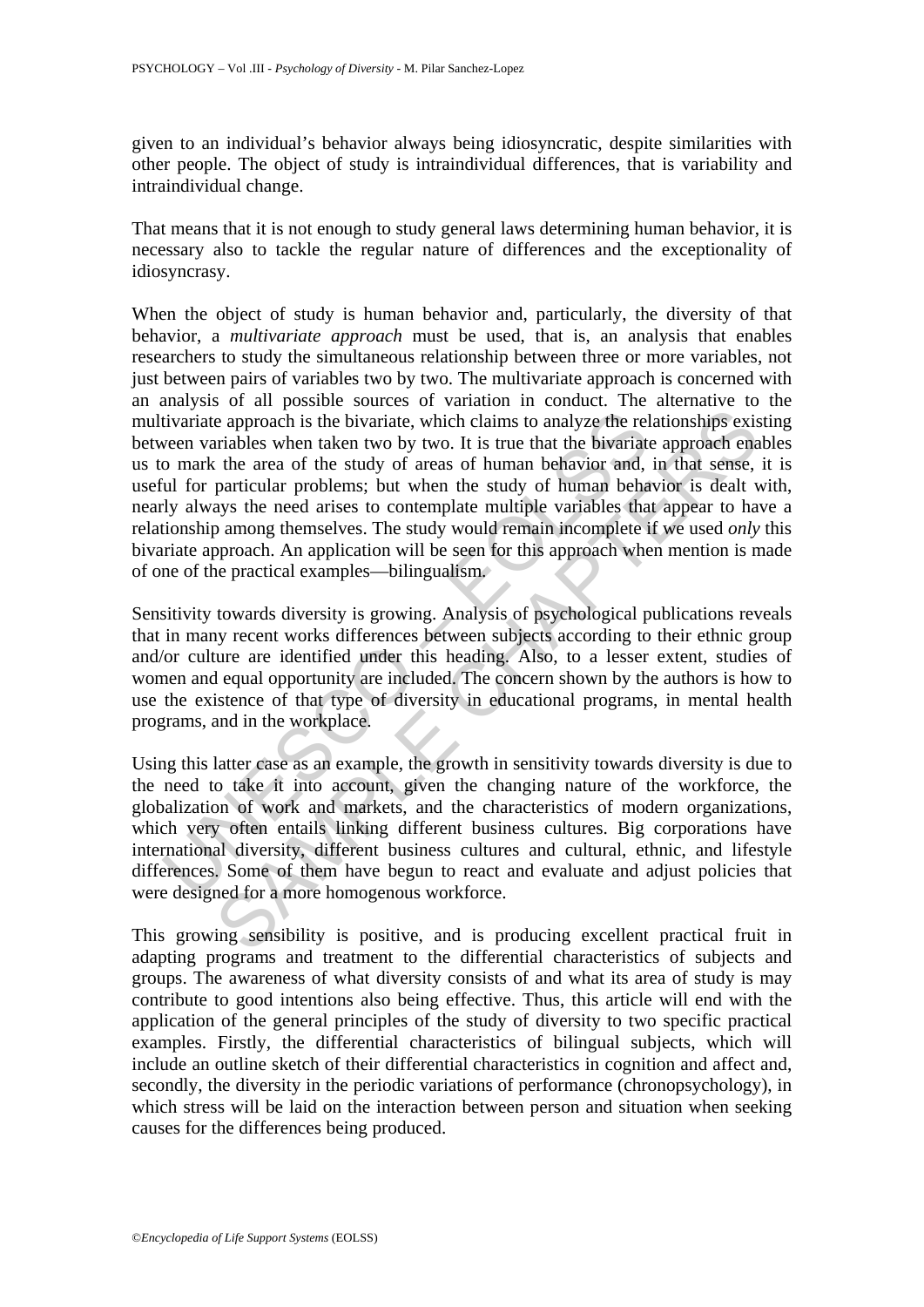# **2. The Scope of the Psychology of Diversity**

The object of study of the psychology of diversity is the differences between individuals and/or groups, with the aim of finding out the regularities of those differences that might enable us to describe, comprehend, predict, and give a better explanation of human behavior. As a consequence, it centers on three types of differences.

# **2.1. Intraindividual Differences**

The center of comparison is the individual herself, but the term has two meanings:

ivational sense, thus including two large systems of intraindividuals are ordered, organized, and combined in a particular way situating his *personality structure*. We speak of differences, because the convert value of ve and sense, thus including two large systems of intraindividual variation.) Tordered, organized, and combined in a particular way in each sub phis *presenabily structure*. We speak of differences, because the individual var (a) The way the different traits and different personality characteristics are structured in each subject in such a way as to form a personal and individual profile. (The term personality is used in its broad sense, that is, covering both the cognitive and affectivemotivational sense, thus including two large systems of intraindividual variation.) These traits are ordered, organized, and combined in a particular way in each subject, constituting his *personality structure.* We speak of differences, because the individual may, for example, have a greater spatial capacity and a lesser numerical capacity, may be not very authoritarian, be very introverted, and relatively conservative. That is, differences exist between their different traits.

(b) The differences that may occur in a subject facing the same situation at two different moments in time. The time elapsing between those two moments may vary. The periods of *very long duration* correspond to the stages of human life. Naturally, the responses of a small child in a situation may be different from those produced by an adolescent, an adult, or an older person faced with the same situation.

In periods of very short duration there may occur passing modifications of response, produced by an external agent, such as fatigue, drugs, learning, etc. The modifications produced when an *intermediate period* has elapsed are the most interesting from the viewpoint of the study of diversity; they also raise the large-scale problem of the constancy and stability of personality characteristics.

# **2.2. Interindividual Differences**

Interindividual differences refer to the position occupied by the subject in relation to others when compared to the different traits. That is, it starts from the basis that different people have different degrees of performance in the tasks they carry out, in general, to achieve adaptation to the medium they live in. There are those with great verbal capacity, and others with medium verbal capacity; more introverted people and less introverted people; those interested in activities entailing a relationship with others and those interested in handling instruments, etc. When we talk of interindividual differences, always the comparative situation of the individual with regard to the group she belongs to is expressed.

# **2.3. Intergroup Differences**

We talk of *intergroup differences* when the findings of different groups defined by one or more dimensions are compared. The concept of group is never a static concept. The same individual may belong at different times to different groups, depending upon the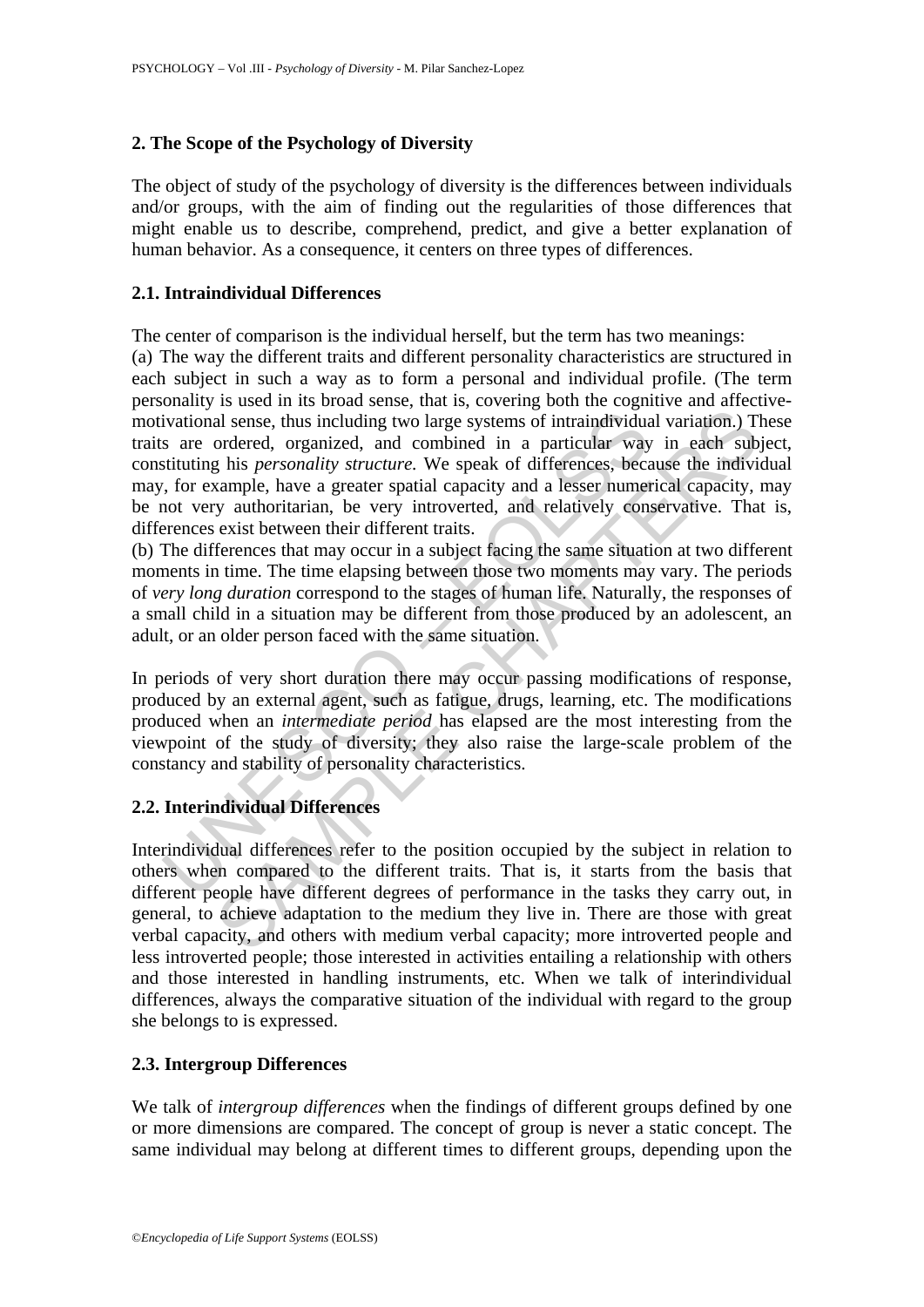chosen criterion for forming the group; in the same way, individuals do not belong to just one group, but rather to a wide and even an infinite number, since the number of classification variables may be huge, depending on the interests of research and/or classification.

The most traditional classification uses basically two criteria when making up the groups.

(a) The type of *basic variable* making up the group. There are two types of groupings according to this criterion. One is a grouping based on *real variables,* that is, those that have a precise, independent existence regardless of the researchers (they are generally physical or social and give rise to a group of individuals drawn up *a priori,* such as by sex or age); the other grouping is based on *theoretical variables,* that is, latent or construct ones. Having these variables as a reference, it is the researchers who construct these groups, giving rise to a grouping of individuals drawn up *a posteriori,* for example, groups characterized by having high creativity compared to those based on low creativity.

e groups, giving rise to a grouping of individuals drawn up<br>mple, groups characterized by having high creativity compared<br>creativity.<br>Whether or not these groups exist in nature, this criteri<br>inguishing, for example, among ps, giving rise to a grouping of individuals drawn up *a posteriori*,<br>roups characterized by having high creativity compared to those based<br>ity.<br>The consequence of the groups exist in nature, this criterion is useful<br>ing, (b) Whether or not these groups exist in nature, this criterion is useful for distinguishing, for example, among groups made up of the *inhabitants of a country* and groups made up of variables such as *age*, *sex*, *political ideology*, etc. that, even though their training may be based on real variables, do not exist as such in what we consider to be the real world.

The confluence of these two criteria gives rise to two types of groups:

(a) **Natural groups:** These exist in nature and their constitution is marked out on the basis of variables also existing there, whether physical or social. For example, the group of pupils that at a particular time meet in a classroom.

(b) **Theoretical groups**: These do not exist as such in nature, but they can be constituted by natural or theoretical variables. For example, men, the intelligent, extroverts, etc.



#### **Bibliography**

- - -

Jackson S.E. and associates, eds. (1992). *Diversity in the Workplace*, 356 pp. New York: Guilford. (Presents several case studies of how international firms such as Xerox, American Express, and Pepsi-Cola have responded to the challenge of designing organizational changes that respond to diversity in the workplace.]

James-Myers L. and Speight S.L. (1994). Optimal theory and the psychology of human diversity. *Human Diversity: Perspectives on People in Context* (Jossey-Bass Social and Behavioral Science Series) (ed. E.J. Trickett, R.J. Watts, and D. Birman), pp. 101–114. San Francisco: Jossey-Bass. [Optimal theory (Myers, 1988) offers a coherent framework for realizing the unity within the varieties of human diversity and a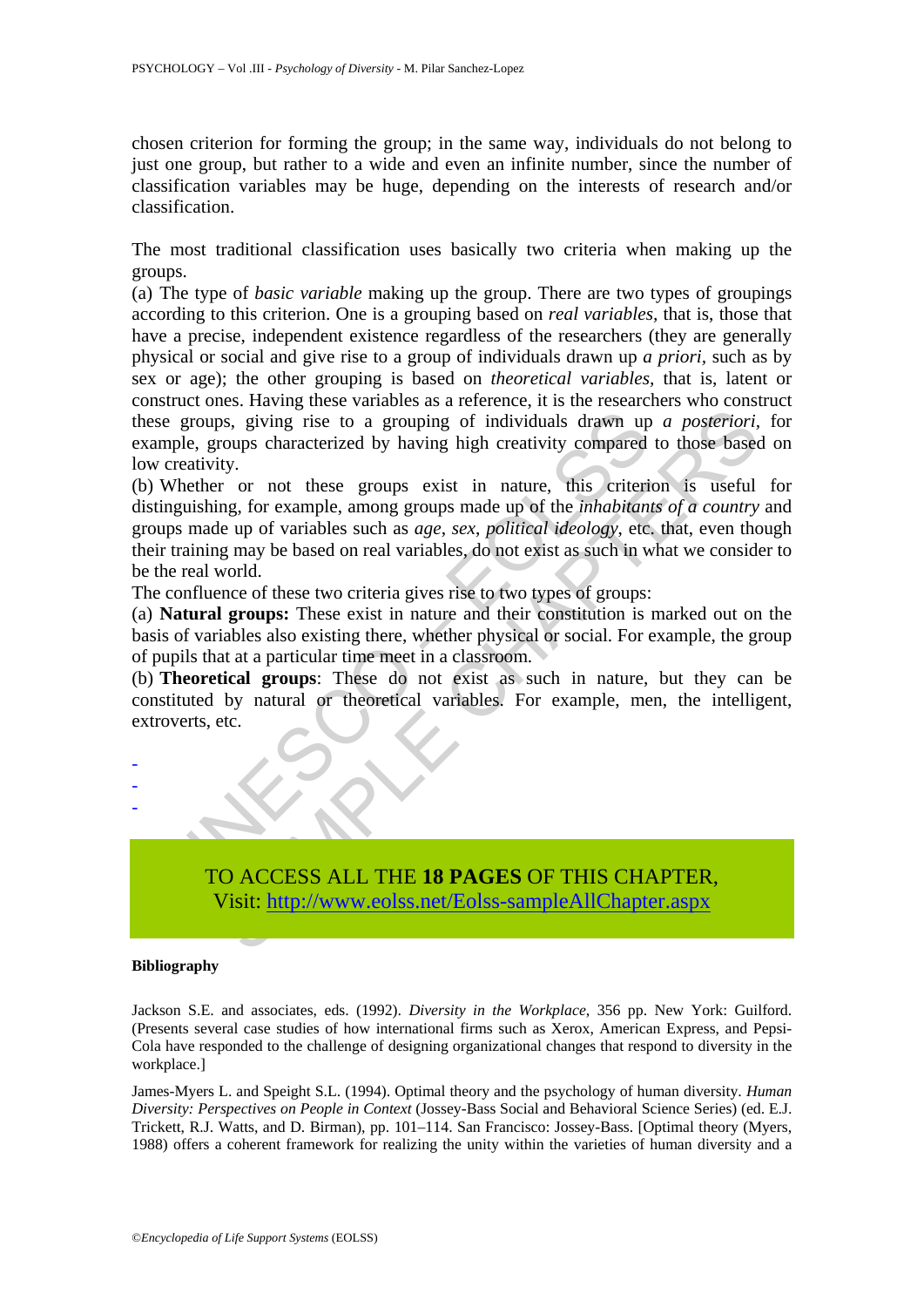method for accounting for individual and community action and encourages an examination of human behavior through socially defined diversity markers such as race, ethnicity, gender, and physical ability.]

Jones J.M. (1994). Our similarities are different: toward a psychology of affirmative diversity. *Human Diversity: Perspectives on People in Context* (Jossey-Bass Social and Behavioral Science Series) (ed. E.J. Trickett, R.J. Watts, and D. Birman), pp. 27–45. San Francisco: Jossey-Bass. [The author argues for a synthetic approach to diversity that emphasizes the simultaneity of similarity and difference. He uses the field of experimental social psychology to illustrate the limitations of traditional psychological approaches and to suggest how they can be modified and extended to improve the prospects for an emergent psychology of human diversity.]

Lautrey J. (1984). Diversité comportementale et développment cognitif. *Psychologie Française* **29**(1), 16–21. [The text notes that study of individual differences in cognitive development was until recently considered incompatible with the study of general laws. However, current research is establishing the contribution of individual differences to fundamental psychology. The diversity of cognitive behavior can be described as the manifestation of the complexity of interactions in cognitive development. Behavioral diversity may provide access to the basic phenomena of cognitive development.]

Sánchez-Cánovas J. and Sánchez-López M.P. (1999). *Psicología de la diversidad humana.* Madrid: Ramón Areces. (This aims to be a comprehensive manual on the study of human diversity, from the point of view of psychology. The different chapters present a general overview of the discipline, from historical evolution to the main data available on interindividual and intergroup differences, and including a general description of the methodological bases of the differential approach in the study of human behavior.]

Watts R.J. (1992). Elements of a psychology of human diversity. *Journal of Community Psychology*  **20**(2), 116–131. [The author reviews four perspectives that can contribute to a general psychology of human diversity: the population-specific psychologies (e.g. Oriental psychology, the psychology of women), sociopolitical perspectives (emphasizing historical, economic, and systems analysis and the dynamics of oppression), cross-cultural psychology (emphasizing culture, and inter- as well as intragroup methods), and ecological psychology (emphasizing the dynamics of specific settings and the people in them). The relevant concepts from each perspective are discussed.]

#### **Biographical Sketch**

sity may provide access to the basic phenomena of cognitive development.]<br>
her - Cánovas J. and Sánchez-López MP. (1999). *Psicología de la diversion*<br>
her Areces. (This aims to be a comprehensive manual on the study of hu provide access to the basic phenomena of cognitive development.]<br>
ovas J. and Sánchez-López M.P. (1999). *Psicologia de la diversione,*<br>
ovas J. This aims to be a comprehensive manual on the study of human diversity, from **Dr. M. del Pilar Sánchez** is a professor of differential psychology and director of the Department of Differential Psychology and the Psychology of Work in the Universidad Complutense, Madrid, (UCM) Spain. Her basic lines of research are the evaluation of personality styles and their relationships with psychological and demographic variables; bilingualism; and chronopsychology, performance, and health. She has taken part in 13 research projects sponsored by public bodies in Spain that have run from 1981 to the present, and was research director of most of them. Since 1978, she has made 52 contributions to national and international congresses, presenting the findings of the various research projects carried out or summarizing in invited lectures the existing state of affairs. She has organized 16 congresses or seminars on scientific-technological topics, in one case as president of the congress.

Since 1975, Dr. Sánchez has appeared as the author or co-author of 43 articles in Spanish and international specialist journals. She has published eight books since 1992 and nine book chapters since 1984. In 2001, TEA Editorial published the adaptation to a Spanish-speaking population of the MIPS (Millon Index of Personality Styles), which has been adapted under Dr. Sánchez' direction.

She has received the Extraordinary Doctorate prize (1980) from the UCM and the José Germain prize given by the Sociedad Española de Psicología (Spanish Society of Psychology).

She was a corresponding member of the Centre Internationale de Recherche sur le Bilinguisme of the Université Laval (Quebec, Canada) in 1984 and 1985. She was a member of the editorial board of the magazines *Infancia y Aprendizaje* (1984–1993), *Investigaciones Psicológicas* (1988–1992), and *Ansiedad y Estrés* (since 1999), *Revista Iberoamericana de Diagnóstico y Evaluación Psicológica* (since 1998), *Psicodebate* (since 1999), *Anales de Psicología* (since 2000), and *Revista de Psicologia* (since 2002).

Dr. Sánchez created and directed the Seminario de Bilingüismo within the Chair of Differential Psychology in the UCM, including the Bilingualism Library. She was president elect of the Sociedad Española para la Investigación de las Diferencias Individuales (SEIDI) from its creation in 1985 until 1998. At present she is technical advisor to the psychology collection of the Editorial Ramón Areces, Madrid. She has spent periods of time in the Universidad Autónoma, Mexico (1977), in McGill University, Montreal, and Université de Laval, Quebec (Canada, 1984), in the Universities of Stockholm